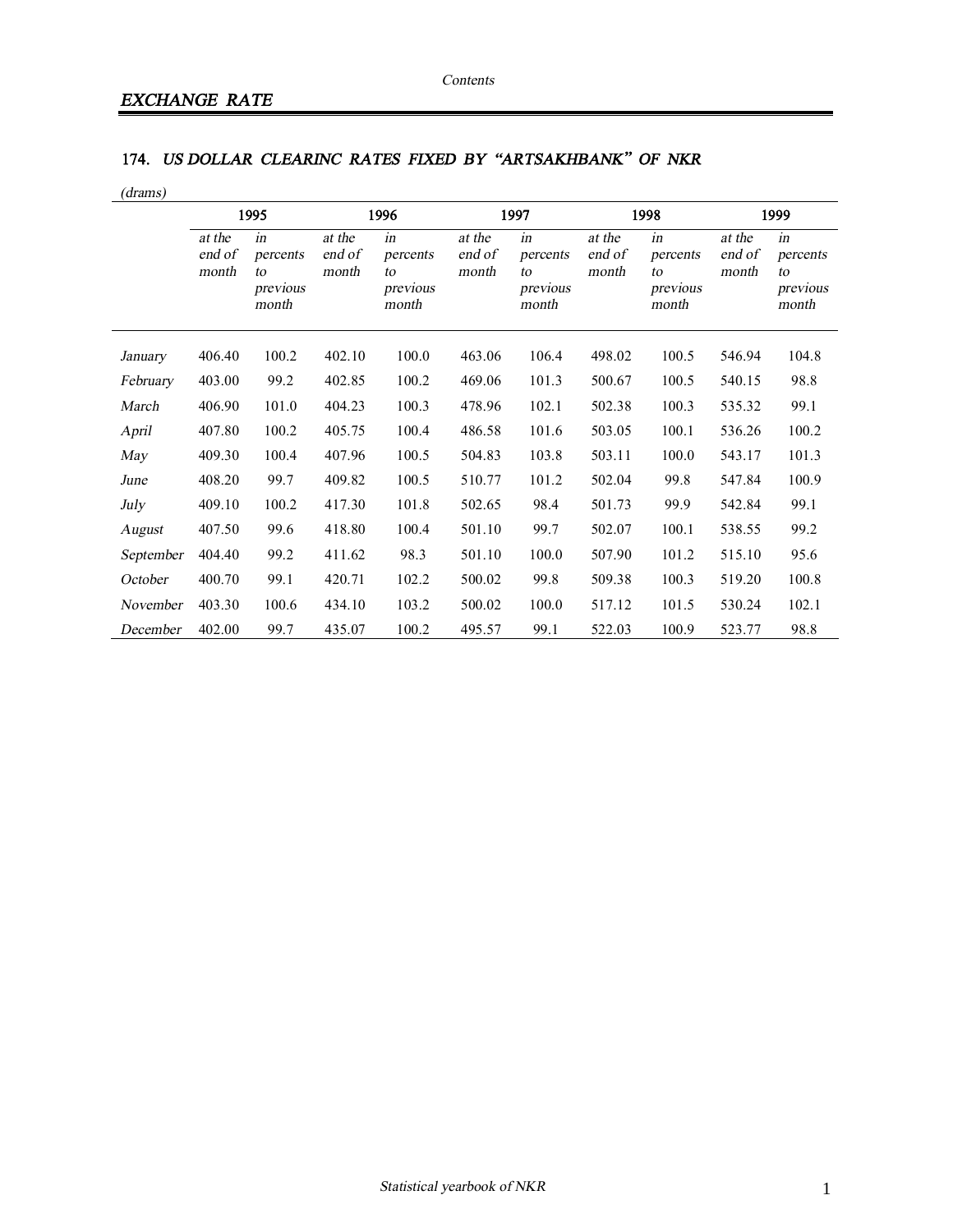## *Contents 175. AVERAGE CLEARINC RATE OF 1 US DOLLAR*

| (drams)   |                    |                                                           |         |                                                            |                    |                                                            |                    |                                                                    |         |                                                            |
|-----------|--------------------|-----------------------------------------------------------|---------|------------------------------------------------------------|--------------------|------------------------------------------------------------|--------------------|--------------------------------------------------------------------|---------|------------------------------------------------------------|
|           | 1995               |                                                           | 1996    |                                                            | 1997               |                                                            | 1998               |                                                                    | 1999    |                                                            |
|           | monthly<br>average | in per-<br>cents to<br>average<br>οf<br>previous<br>month | average | in<br>percents<br>to<br>average<br>οf<br>previous<br>month | monthly<br>average | in<br>percents<br>to<br>average<br>οf<br>previous<br>month | monthly<br>average | in<br>percents<br>to<br>average<br>$\sigma f$<br>previous<br>month | average | in<br>percents<br>to<br>average<br>οf<br>previous<br>month |
| January   | 405.94             | 98.0                                                      | 402.01  | 99.8                                                       | 447.70             | 102.0                                                      | 496.81             | 99.5                                                               | 533.89  | 103.1                                                      |
| February  | 405.47             | 99.9                                                      | 402.59  | 100.1                                                      | 466.13             | 104.1                                                      | 498.95             | 100.4                                                              | 543.11  | 101.7                                                      |
| March     | 403.67             | 99.6                                                      | 403.36  | 100.2                                                      | 477.26             | 102.4                                                      | 501.98             | 100.6                                                              | 537.22  | 98.9                                                       |
| April     | 407.89             | 101.0                                                     | 405.43  | 100.5                                                      | 481.95             | 101.0                                                      | 502.60             | 100.1                                                              | 535.35  | 99.7                                                       |
| May       | 408.82             | 100.2                                                     | 406.59  | 100.3                                                      | 491.04             | 101.9                                                      | 503.08             | 100.1                                                              | 538.91  | 100.7                                                      |
| June      | 409.47             | 100.2                                                     | 409.05  | 100.6                                                      | 511.25             | 104.1                                                      | 503.00             | 100.0                                                              | 545.46  | 101.2                                                      |
| July      | 407.86             | 99.6                                                      | 412.83  | 100.9                                                      | 504.29             | 98.6                                                       | 501.74             | 99.7                                                               | 542.82  | 99.5                                                       |
| August    | 409.29             | 100.4                                                     | 418.39  | 101.3                                                      | 502.40             | 99.6                                                       | 501.77             | 100.0                                                              | 540.36  | 99.5                                                       |
| September | 407.40             | 99.5                                                      | 414.29  | 99.0                                                       | 501.10             | 99.7                                                       | 505.66             | 100.8                                                              | 535.19  | 99.0                                                       |
| October   | 400.49             | 98.3                                                      | 415.82  | 100.4                                                      | 500.70             | 99.9                                                       | 508.20             | 100.5                                                              | 520.55  | 97.3                                                       |
| November  | 402.10             | 100.4                                                     | 429.98  | 103.4                                                      | 499.87             | 99.8                                                       | 514.82             | 101.3                                                              | 523.02  | 100.5                                                      |
| December  | 402.95             | 100.2                                                     | 438.79  | 102.0                                                      | 499.06             | 99.8                                                       | 517.99             | 100.6                                                              | 524.20  | 100.2                                                      |

## *176. 1 RUSSIAN ROUBLE CLEARINC RATE FIXED BY "ARTSAKHBANK" OF NKR*

*(drams)* 

|           | 1995                      |                                          | 1996                      |                                          | 1997                      |                                          | 1998                      |                                           | 1999                      |                                           |
|-----------|---------------------------|------------------------------------------|---------------------------|------------------------------------------|---------------------------|------------------------------------------|---------------------------|-------------------------------------------|---------------------------|-------------------------------------------|
|           | at the<br>end of<br>month | in per-<br>cents to<br>previous<br>month | at the<br>end of<br>month | in per-<br>cents to<br>previous<br>month | at the<br>end of<br>month | in per-<br>cents to<br>previous<br>month | at the<br>end of<br>month | in<br>percents<br>to<br>previous<br>month | at the<br>end of<br>month | in<br>percents<br>to<br>previous<br>month |
| January   | 84.80                     | 79.3                                     | 83.34                     | 99.2                                     | 81.60                     | 104.6                                    | 81.09                     | 99.0                                      | 22.64                     | 91.5                                      |
| February  | 86.00                     | 101.4                                    | 81.00                     | 97.2                                     | 81.90                     | 100.4                                    | 81.62                     | 100.7                                     | 22.64                     | 100.0                                     |
| March     | 79.10                     | 92.0                                     | 82.40                     | 101.2                                    | 82.80                     | 101.1                                    | 81.96                     | 100.4                                     | 21.47                     | 94.8                                      |
| April     | 78.50                     | 99.2                                     | 82.16                     | 99.7                                     | 83.50                     | 100.8                                    | 82.00                     | 100.0                                     | 21.00                     | 97.8                                      |
| May       | 80.00                     | 101.9                                    | 81.30                     | 99.0                                     | 86.25                     | 103.3                                    | 81.60                     | 99.5                                      | 21.20                     | 101.0                                     |
| June      | 87.70                     | 109.6                                    | 80.16                     | 98.6                                     | 87.20                     | 101.1                                    | 80.98                     | 99.2                                      | 21.80                     | 102.8                                     |
| July      | 90.30                     | 103.0                                    | 79.60                     | 99.3                                     | 85.45                     | 98.0                                     | 80.22                     | 99.1                                      | 21.19                     | 97.2                                      |
| August    | 91.90                     | 101.8                                    | 78.10                     | 98.1                                     | 84.90                     | 99.4                                     | 25.12                     | 31.3                                      | 21.50                     | 101.5                                     |
| September | 87.80                     | 95.5                                     | 76.20                     | 97.6                                     | 84.90                     | 100.0                                    | 34.07                     | 135.6                                     | 21.02                     | 97.8                                      |
| October   | 86.00                     | 97.9                                     | 76.80                     | 100.8                                    | 84.72                     | 99.8                                     | 28.22                     | 82.8                                      | 20.05                     | 95.4                                      |
| November  | 86.60                     | 100.7                                    | 78.50                     | 102.2                                    | 83.90                     | 99.0                                     | 28.72                     | 101.8                                     | 20.01                     | 99.8                                      |
| December  | 84.00                     | 97.0                                     | 78.00                     | 99.4                                     | 81.89                     | 97.6                                     | 24.73                     | 86.1                                      | 19.04                     | 95.2                                      |